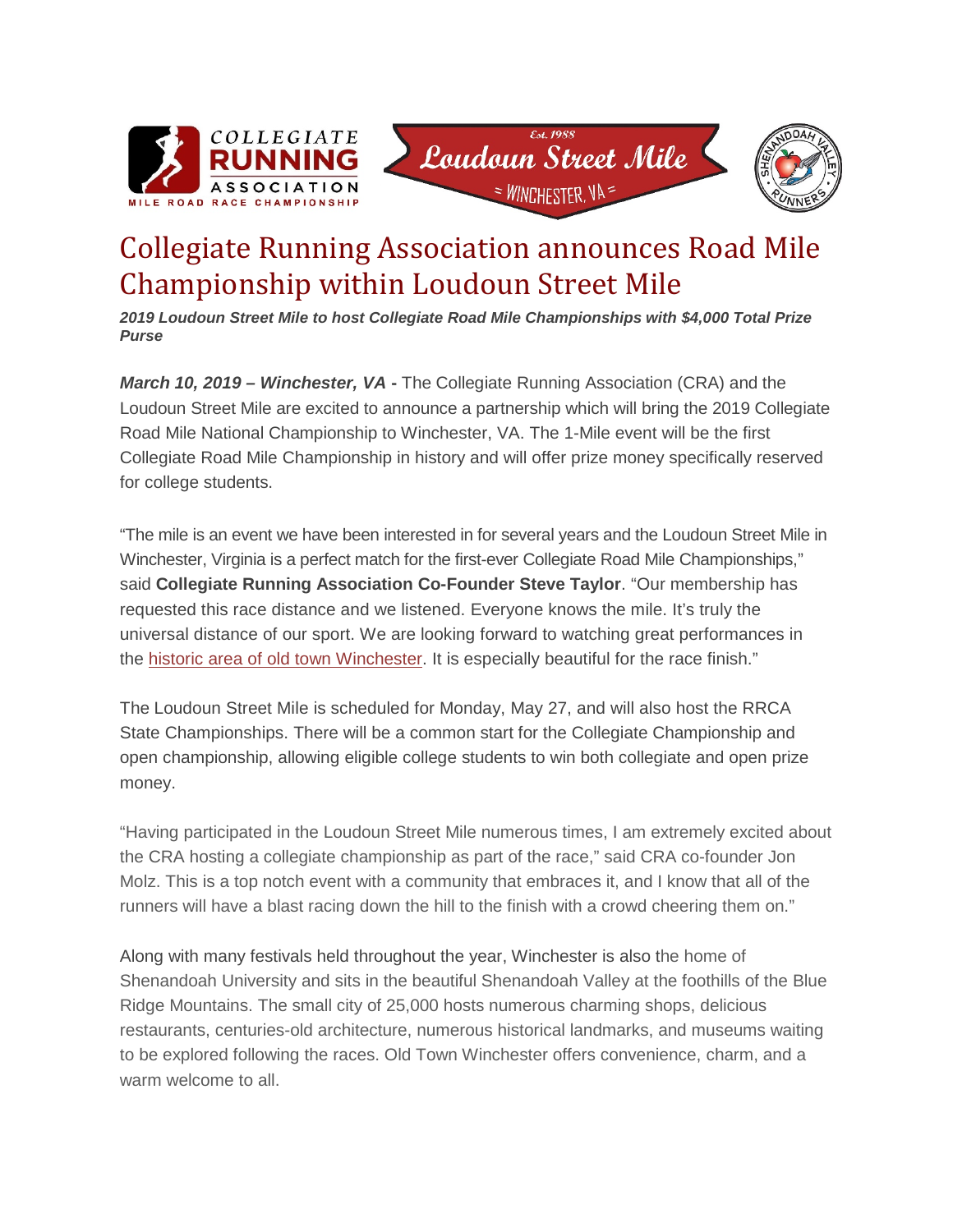"The Loudoun Street Mile is excited to partner with the CRA to bring the Collegiate Road Mile Championship to Winchester," said **Mark Stickley, Loudoun Street Mile Director**. Stickley added, "This partnership will greatly raise the level of competition in the race and be an attractive opportunity for collegians, many of whom will be in peak condition from track season. It will also bolster our mission of being a family-friendly event and fundraiser for The Laurel Center."

Participants will be chasing a total prize purse of \$4000 with \$1700 designated for the top three collegians. All money will be distributed equally among men and women. Additionally, this year we will also offer a \$200 bonus to the winner(s) for a sub-4 minute mile (sub-4:30 for women). Collegians will also be eligible for open prize money. Prize money breakdown as follows per gender:

| <b>Collegiate Championship</b> | <b>Open Championship</b> | <b>Masters Championship</b> |
|--------------------------------|--------------------------|-----------------------------|
| $1^{st}$ - \$500               | $1^{st} - $500$          | $1^{st} - $75$              |
| $2^{nd}$ - \$250               | $2nd - $250$             |                             |
| $3^{rd} - $100$                | $3^{rd}$ - \$150         |                             |
|                                | $4^{th}$ - \$100         |                             |
|                                | $5^{th}$ - \$75          |                             |

**BONUS:** \$200 (First Male - Sub 4:00 / First Female - Sub 4:30)

## **[REGISTER HERE](https://runsignup.com/Race/VA/Winchester/2015LoudounStreetMile)**

###

*About the Collegiate Running Association*



*The Collegiate Running Association (CRA) is a 501c3 non-profit organization founded November, 2013 with a mission to promote healthy lifestyles among college students by providing and expanding opportunities in the sport of running. The vision of the CRA is to offer national championship events in road, mountain, and trail running with prize money specifically reserved for college students enrolled in at least one class. Since 2014, the CRA has awarded over \$100,000 in prize money specifically to college students in road, mountain and trail running events. Membership is open to the public (click [here\).](https://www.collegiaterunning.org/%23!become-a-member/c23nm)*

*Follow the CRA on [TWITTER,](http://www.twitter.com/collegerunning) [INSTAGRAM,](http://instagram.com/collegiaterunning) [FACEBOOK,](https://www.facebook.com/pages/Collegiate-Running-Association/256599074475996) and [LINKEDIN.](https://www.linkedin.com/company/collegiate-running-association?trk=ppro_cprof)*

**About Shenandoah Valley Runners (SVR)**